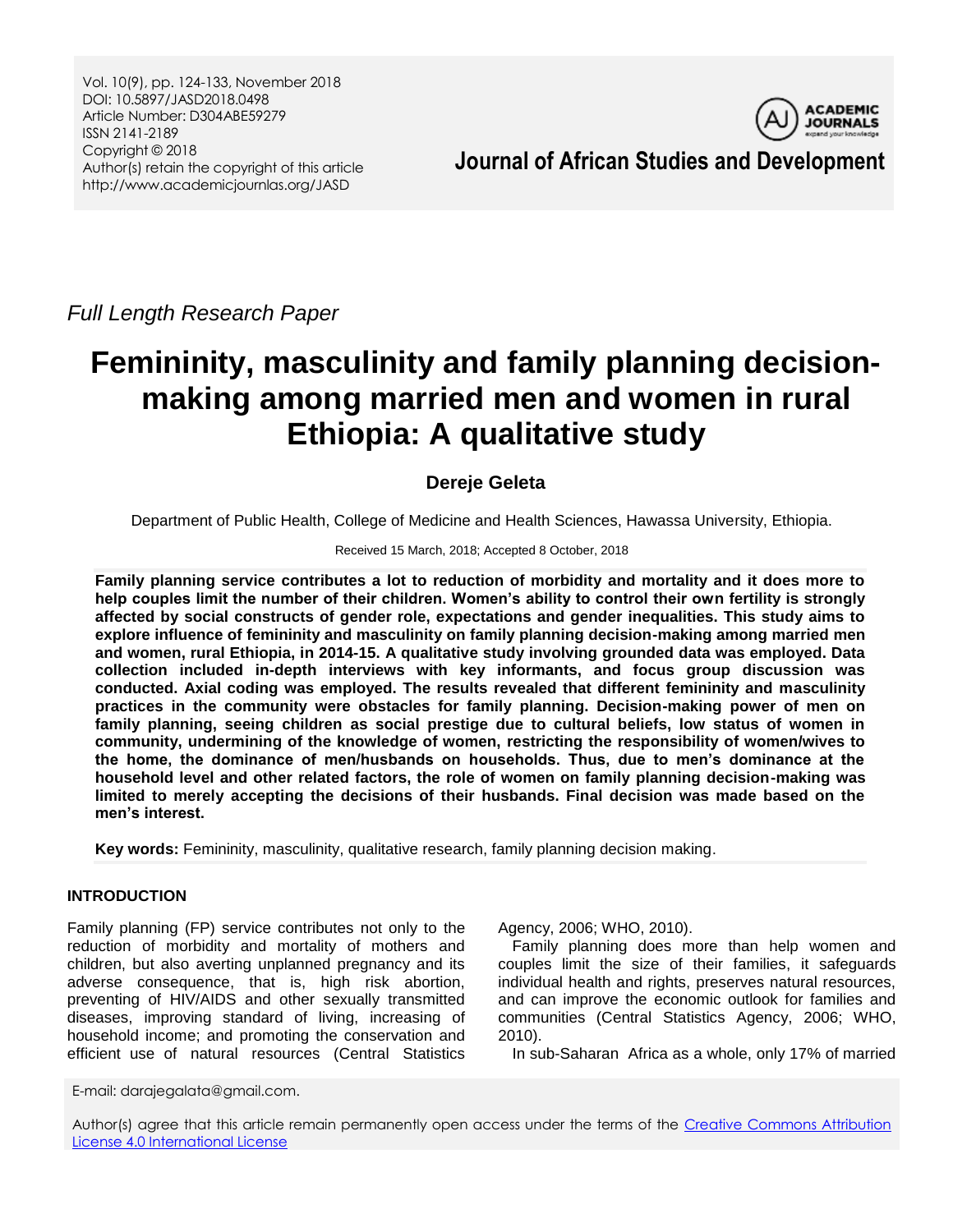women are using contraceptives, as against 50% in North Africa and the Middle East, 39% in South Asia, 76% in East Asia and the Pacific and 68% in Latin America and the Caribbean. Only in few countries, such as South Africa, Zimbabwe, Botswana, and Kenya, have family planning programs been successful enough to increase contraceptive use to much higher levels (Population Family planning, 2004).

Family planning services were introduced in Ethiopia in 1948. Although at the beginning the services were limited to only major cities, gradually the services expanded to the rural areas and are being used now by the rural communities (FMOH, 2003).

The Government of Ethiopia is committed to achieving Millennium Development Goal 5 (MDG5), to improve maternal health, with a target of reducing the maternal mortality ratio (MMR) by three-quarters over the period 1990 to 2015. Accordingly, the Federal Ministry of Health (FMOH) has applied multi-pronged approaches to reducing maternal and new born morbidity and mortality (CSA and ICF international, 2012). Adverse consequences of low provision family planning, and increase of maternal mortality due to unwanted pregnancy and illegal abortion hinders mothers from participating in developmental activities, children do not grow properly due to lack of appropriate care and affection by parents and children are exposed to illnesses and deaths due to the lack of appropriate care from parents.

Children and the rest of the family members do not receive adequate health and other social services and unfavorable impact on the economic status of a family to provide appropriate care to children's growth and development (FMOH, 2003; CSA and ICF International, 2012).

Unequal power relations, especially in more patriarchal societies, may confound decisions about contraceptive use and childbearing. Studies in Ethiopia showed that because of the male dominance in the culture, women are often forced to bear large number of children (Oladeji, 2008; Gill and Stewar, 2012).

Despite the fact that FP services are made accessible nearly at all major urban areas in Ethiopia and in most instances at low or no cost, the decisions that lead women to use the services seem to occur within the context of their marriage, household and family setting (Dennis et al., 2002).

# **LITERATURE REVIEW**

As studies have shown, worldwide gendered social expectations have many implications for women and men's reproductive lives. A social norm favors male children and promoting women's economic dependence on men. Inability to negotiate sex, condom use, or monogamy on equal terms leaves women and girls worldwide at high risk of unwanted pregnancy, illness and death from pregnancy-related causes, and sexually transmitted infections (Jane, 2006).

According to the men and gender equality policy project report, survey research with men and boys in numerous settings of African countries has shown how inequitable and rigid femininity and masculinity influence men's practices on a wide range of issues, including contraceptive use and health seeking behaviour (International Men and Gender Equity Survey, 2009).

As shown in a study in Ethiopia, because of the male dominance in the culture, women are often forced to bear a large number of children. Better knowledge, fear of a partner's opposition or negligence, involvement in decisions about child and economic affairs were statistically significant factors for better decision making power of women on the use of modern contraceptive methods in the rural part (Gutchamer Institute, 2010).

## **Attitude, beliefs and perception of men toward family planning**

The finding from a study done in Kenya showed that when new clients were asked to give a single reason for their choice of specific family planning method, most reported the attitudes of their spouse or their peers (Kim et al., 2002).

Findings on what partners know about each other's views and preferences show that there is often little communication, even within long-standing relationships.

Improving men's understanding of their own motivations, fears and desires, their ability to broach topics relating to sexuality, and their respect for their partners' wishes is central to improving reproductive health (Public Choice, Private Decisions, 2010) Many men are poorly informed regarding sexuality and reproduction and need guidance on how to share decision making and negotiate choices with their partners. About 10% of Kenyan married couples are using a method that requires male participation, such as condom, periodic abstinence, withdrawal, or vasectomy (Akinrinola and Sasheela, 2004).

#### **METHODS**

#### **Study design, inclusion and exclusion criteria**

A qualitative study with grounded theory was employed. Whereas all married couples of reproductive age  $(15 - 49$  years) that were living in the study area are the inclusion criteria, the exclusion criteria involves i) those divorced and widowed and ii) respondents who were severely ill and cannot provide adequate information during data collection.

#### **Sample size and sampling techniques**

#### *Sample size*

The sampling technique focuses on involving various stakeholders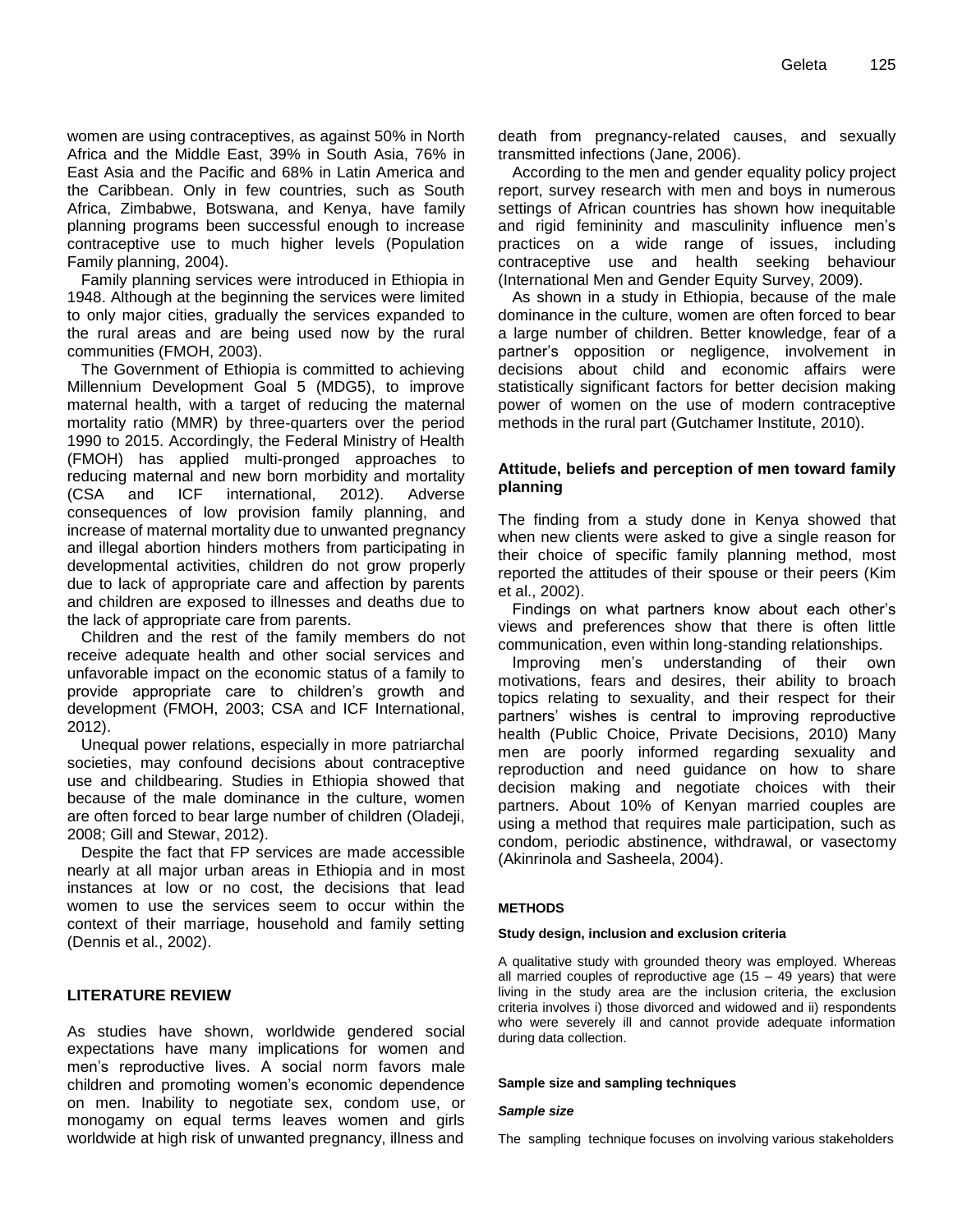who can reflect the different inputs required to meet the set objective. A total of 8 Focus Group Discussions (FGDs), 4 with married men and 4 with married women were conducted. Two FGDs were conducted for each selected Kebele: one with married women and one with married men. For each FGD; 7-10 individuals were selected.

**Married men:** 8 to 10 married men among the selected rural Kebeles participated in FGD.

**Married women:** 7 to 9 married women among the selected rural Kebeles participated in FGD.

#### *Participant selection*

The researcher discussed and consulted with the different district focal personnel, as to the most efficient ways to recruit potential participants. The researcher used the recruitment guidelines that explained the procedure briefly to the participants in order to select the potential participants.

#### *Sampling method*

Purposive sampling was employed. The participants were selected on the criteria to meet the objective and research question of the study. For FGD, participants were expected to be married men/women, formal resident of the Kebele, includes ever user, current user and non-user regarding family planning status. This criterion was used for both married men and women for FGD. Key informants were selected based on the knowledge and exposure they have in relation to the topic by consulting with village leaders from their respective kebele.

#### *Data collection process*

Data collection involved using semi-structured interview guides with open-ended questions. The most common qualitative data collection techniques, both in-depth interviews and FGDs was employed and audio recorded.

#### **Data collection method**

Two most common methods of data collection in qualitative study were employed, viz; in-depth interview and focus group discussion.

#### *In-depth interview participants*

A total of 14 in-depth interviews were conducted among the selected key informants. The selected key informants for the study were: District family planning focal personnel (1), District women's and children's affairs (1), Health extension workers (4), Religious leaders (4) and Kebele Women's Federation (4). The interview was conducted face-to-face and involved one interviewer and one participant which took between 35-50 min.

#### *Data management and analysis procedure*

Transcription headers with basic information about an interview participant were added to each transcript. All interview notes and audio recordings were transcribed into local language then translated to English by the principal investigator immediately after data collection.

Following the transcription, axial coding was employed. Those codes were aggregated and the concepts were defined, and memos were elaborated to the concepts developed by the researcher. Conceptualization of the data was done using the memos. To manage the overall coding and memo developing process, Software For Qualitative Research - ATLAS.ti -7 was used.

# **RESULTS**

#### **Focus group discussion participants**

A total of 67 (35 men and 32 women) of the respondents participated in focus group discussions. Table 1 presents the socio-demographic characteristics of FGD participants.

#### **Prevalent femininity and masculinity practices**

The study revealed that femininity and masculinity practice in the community begins early at birth. Cultural belief accepted from previous generation that beliefs and attitudes related to gender and lack of education was stated as the main pre-existing conditions for femininity and masculinity existing in the community. Religion did not support of femininity and masculinity. All participants said that their religion never preached the femininity and masculinity existing in the community (Table 2).

#### *Effects of feminism and masculinity on women*

Femininity and masculinity in the community lead to low social status for women. A man is the sole decisionmaker, and it does not matter whether the woman has her views or not. Men want to have the first and last word on their household.

One participant said:

*"…women cook, fetch water, go to the mail house, collect wood, make coffee, care for children, wash clothes, etc. In addition to all these activities, during farming session and harvest session they work on field equally with men. At night after field work men can sleep but the women hardly get any rest. They cook dinner, fetch water, make coffee, wash children, etc… They are so busy with homework up till midnight or more. Again they wake up very early before their husbands and make breakfast, coffee, fetch water, yet men will sleep and wake up when everything was ready. Women have no rest all the day.*…" ( 36 yrs old Men FGD, Osole Kebele).

As stated in the quotes above, both men and women that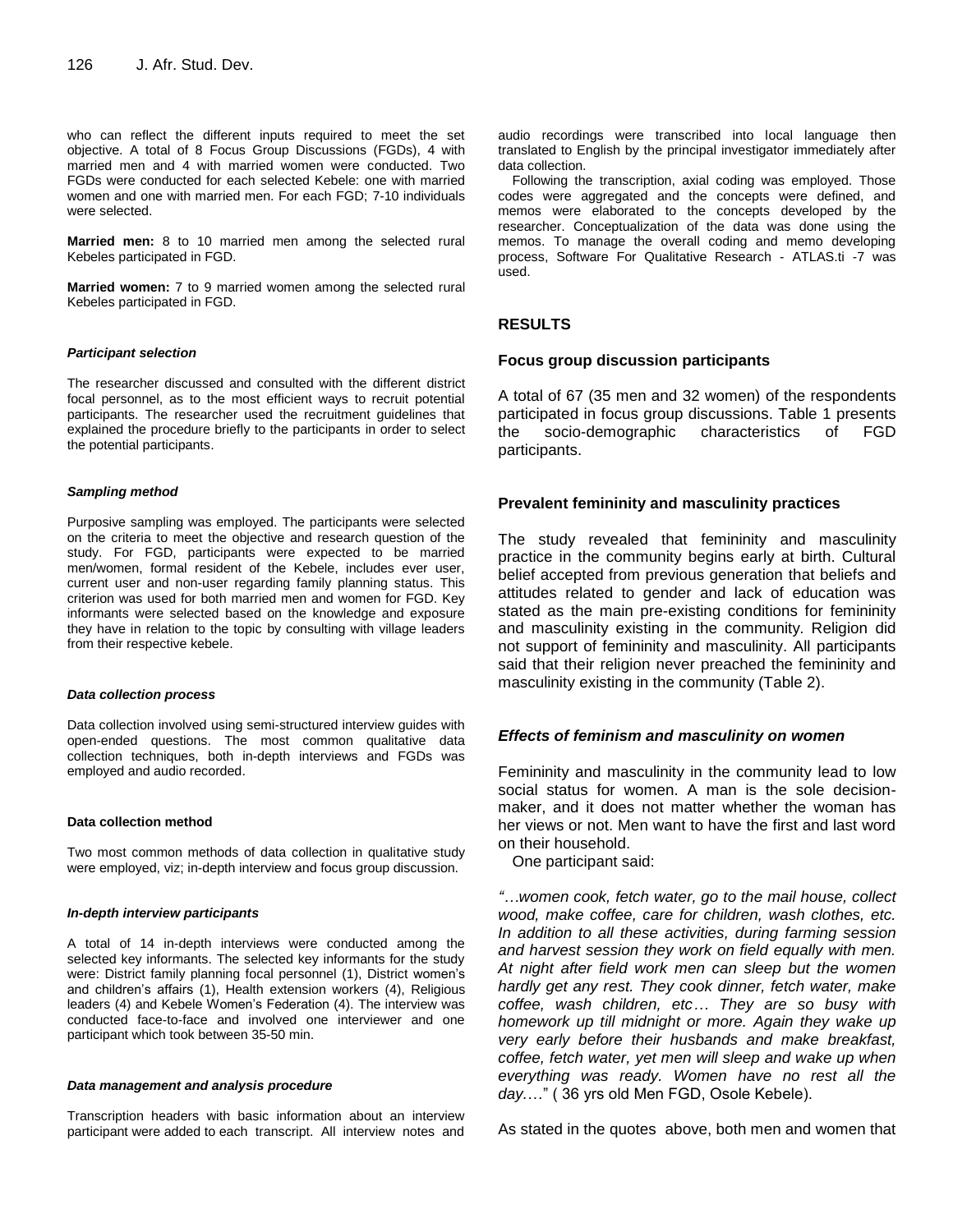|                           |                              | Men              | Women   |                |                |
|---------------------------|------------------------------|------------------|---------|----------------|----------------|
| <b>Parameter</b>          |                              | <b>Frequency</b> | Percent | frequency      | <b>Percent</b> |
| Religion                  |                              |                  |         |                |                |
|                           | Orthodox                     | 18               | 51.4    | 15             | 46.9           |
|                           | Protestant                   | 17               | 48.6    | 17             | 53.1           |
| <b>Educational status</b> |                              |                  |         |                |                |
|                           | Illiterate                   | 17               | 48.6    | 21             | 65.6           |
|                           | Read and write               | 18               | 51.4    | 11             | 34.4           |
| <b>FP</b> status          |                              |                  |         |                |                |
|                           | Current user                 | 10               | 28.6    | 8              | 25.0           |
|                           | Ever user                    | 3                | 8.6     | 3              | 9.4            |
|                           | Non-user                     | 22               | 62.8    | 21             | 65.6           |
|                           | Ranges of number of children |                  |         |                |                |
|                           | $1 - 4$                      | 9                | 25.7    | 14             | 43.8           |
|                           | $5 - 8$                      | 13               | 37.1    | $\overline{7}$ | 21.9           |
|                           | $9 - 12$                     | 11               | 31.4    | 10             | 31.2           |
|                           | $12+$                        | $\overline{2}$   | 5.8     | 1              | 3.1            |
| Age ranges                |                              |                  |         |                |                |
|                           |                              | 9                | 25.7    | 19             | 59.4           |
|                           | 20-34                        |                  |         |                |                |
|                           | 35-44                        | 17               | 48.6    | 13             | 40.6           |
|                           | 45-54                        | 9                | 25.7    |                |                |

**Table 1.** Socio-demographic characteristics of FGD participants, rural Ethiopia, June 2014/2015.

\*Men's contraceptive status refers to their partner's.

participated in the study stated that they understood the effect of femininity and masculinity beliefs on the health of women in their community.

All household activities that are difficult and affect the health of women are believed as responsibility of women. Both men and women accept the aforementioned fact.

The quote given by District Women's and Children's Affairs supports this idea.

*"…In rural communities, women spend most of their time at home. Women are working 17-18 h per day in our District. This shows how much burden was on each woman. She wakes up early before her husband and sleeps after midnight. Women have no time to take rest each day."* (Head, District Women's and Children's Affairs).

In the community, it was believed that accomplishing all household activities is the responsibility of women. Due to this belief, the community have different attitude towards the works and this leads to work division among men and women.

# *Pre-existing conditions that support femininity and masculinity in the community*

Cultural beliefs and attitude towards gender are stated as the major factors that play a crucial role in the existence of femininity and masculinity in the community.

Participants said that different proverbs and sayings highly express different levels of femininity and masculinity in the community, facts accepted by the previous generation.

Femininity and masculinity in the community are long lasting and deeply rooted within the life of the community. Most of the participants believe that beliefs are given by God and universally accepted in the world.

The head of District Women's and Children's Affairs said:

*"… It is common that most of the norms come from previous generations. So these are deeply rooted in the day to day life of this community. It is accepted as culture and beliefs of this community. It is rare to see cases where women complain or protest the activities of her husband."*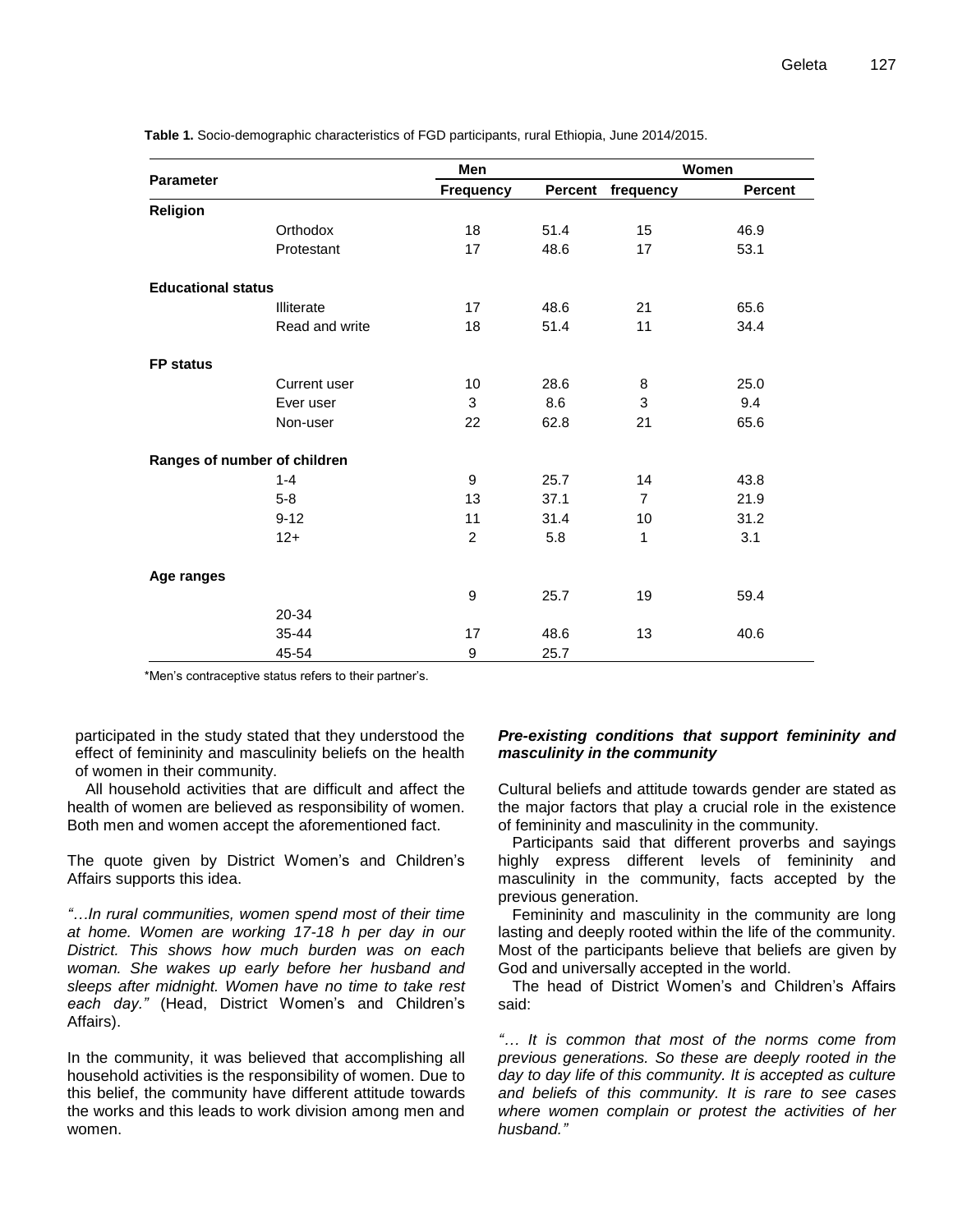**Table 2.** Summary of Femininity and masculinity that discourage family planning utilization, in rural Ethiopia, June 2013.

| <b>Factors</b>                                                                        | <b>Reasons</b>                                                        |  |  |
|---------------------------------------------------------------------------------------|-----------------------------------------------------------------------|--|--|
|                                                                                       | The low social status of women in community                           |  |  |
|                                                                                       | Superiority of men in community                                       |  |  |
| <b>Femininity and masculinity practices</b>                                           | Men dominance in households                                           |  |  |
|                                                                                       | Women are under control of husbands                                   |  |  |
| Pre-existing condition (beliefs, attitude and proverbs/sayings<br>related to genders) | Undermines the knowledge of women                                     |  |  |
|                                                                                       | Limits the responsibility of women to home                            |  |  |
|                                                                                       | Men dominance in households                                           |  |  |
|                                                                                       | Women are under control of husbands                                   |  |  |
| <b>Couples communications and Decision making power</b>                               | The man/husband makes final decision in households                    |  |  |
|                                                                                       | It is disrespectful for women to disagree with their<br>husbands      |  |  |
|                                                                                       | The husband manages the resource and use it as much<br>and any time   |  |  |
|                                                                                       | Women wants the permission of husband to use resource                 |  |  |
| <b>Family planning decision making</b>                                                | The man/husband decides whether to use or not use family<br>planning  |  |  |
|                                                                                       | Men's dominance on final decision making on FP                        |  |  |
|                                                                                       | Women should not use family planning without her<br>husband's consent |  |  |
|                                                                                       | Fear of side effects, misconception and Rumours to FP                 |  |  |
| Child bearing and family size                                                         |                                                                       |  |  |
|                                                                                       | Large family is given social prestige or popularity                   |  |  |
|                                                                                       | Men need more children                                                |  |  |
|                                                                                       | Relatives and neighbours influence couples to have more<br>children   |  |  |

As stated by all participants and religious leaders of both schools of thought (the orthodox Christianity and protestant) of the Christian religion, there is no difference between men and women according to their religious views and their doctrine. One of the religious leaders said:

*"… My religion is protestant and I am an evangelist. Our religious views or doctrines is that women and men are equal. That was stated in the Holy Bible… femininity and masculinity in the community are highly related with cultural beliefs and attitudes toward gender of the community…. Lack of education is also another factor. Majority of this community have no educational background and they live according to the culture and beliefs of previous generations"* (Religious leader, protestant, Chanco Kebena).

# *Family planning decision making process*

Decision on family planning between married couples is

not familiar as participants reports. District family planning focal personnel, District Women's and Children's Affairs and HEWs highly related the decision between married men and women with femininity and masculinity in the community.

In addition, the main problem stated by almost all participants is that there is disagreement or interest gap between the couples on family planning. One participant of FGD said:

*"...Even if couples (married men and women) discuss family planning, the family decision-making is based on the interest of the husband. Most men or husbands assume they were defeated or lose acceptance if they accept the ideas of their wives. He will never be given any responsibility in community. He is considered as the one who cannot lead his house/wife. All these make men aggressive and protestors towards the interest of their wives".* (28 yrs old, Men FGD Osole Kebele)

The decision-making power of women in the community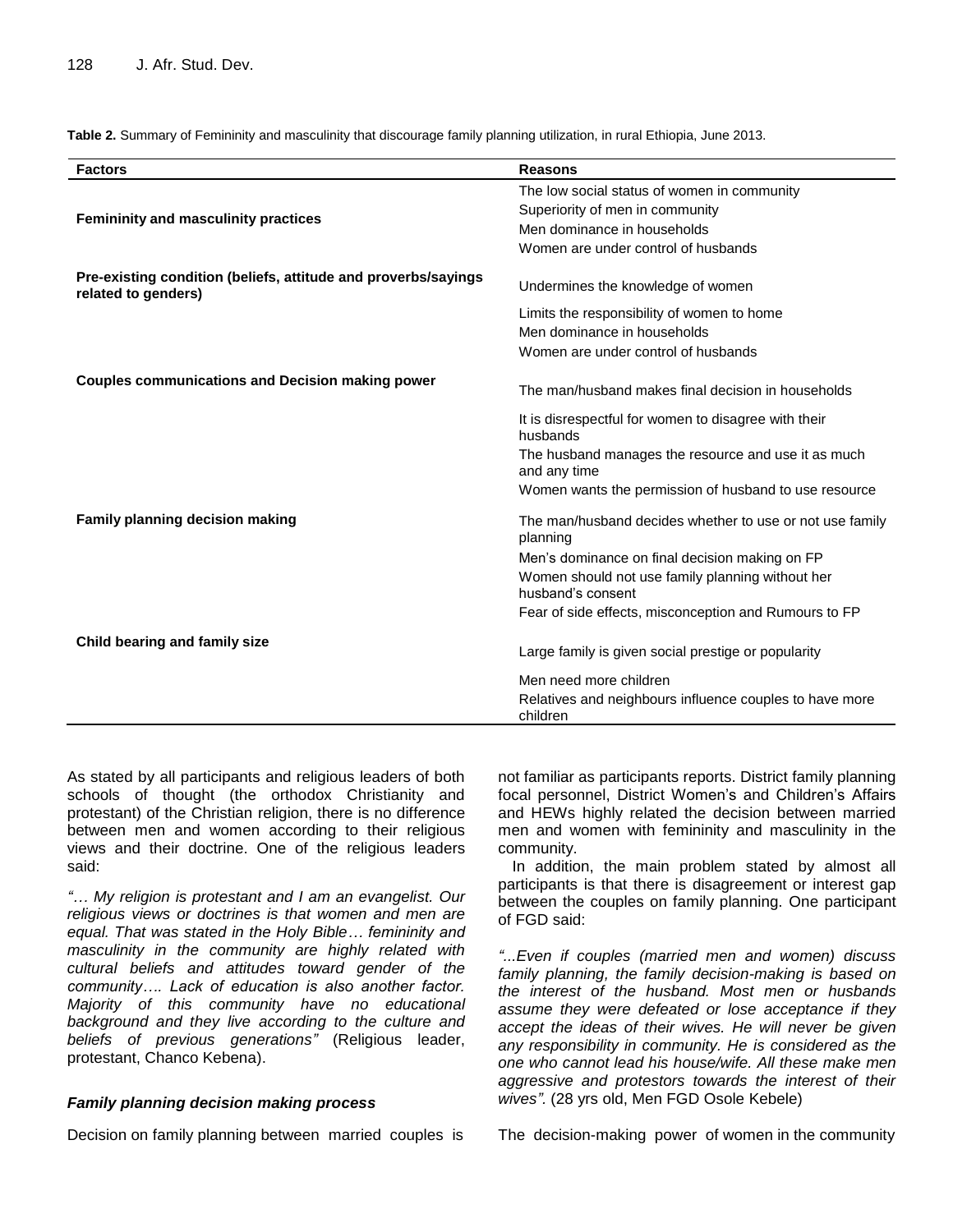is almost null; always, women are under the control of their husbands. That norm directly plays a crucial role on the decision-making process on family planning among the couples.

### *Cultural beliefs related to number of children*

Men's need for more children as social prestige, fear of side effects, misconception and rumours related with methods and lack of decision making power of women are among the most stated challenges regarding poor utilization of family planning among married men and women. Men are highly expected to get a child after being married. One male of FGD participant said that:

*"…. The attitude of men toward lots of children has still not changed. Men believe that their names will be conserved by their children so they want to get many children in order to be popular in the community. They are looked at as a source of pride". (*47 yrs old Men, FGD Osole Kebele)

The above quote shows cultural belief and attitude toward children in the community regarding men/husbands. Having a child early after the marriage is what is expected from the husband.

In the community, there are cultural beliefs that a family with many children has less risk of being physically attacked by another family than a family with a small number of children. One participant of FGD said:

"*Let me tell you a story that I know. My grandfather is the only child of his family. He said he was attacked by the children of those from a large family (those having many brothers and sisters) and people did not respect him because he has no brothers and sisters. Then he got married and got my father and told him to have a lot of children. Then my father married four women and now he has 32 children including me. Now our family is highly respected in the community and no one wants to make any conflict with our family. In case of any problem we fight for each other…"* (30 yrs old Men, FGD Tullu Gurji Kebele).

Some participants both men and women stated that the need for more children is not only desired by men, but also there are women who want to have more children as well.

#### *Final decision-making on FP and role of women*

In the community, final decision on family planning was made by the husband. Only few couples were deciding the method by discussion.

If women/wives are against the interest of their

husband they will be divorced or the men go to other women to get children. Once the women were divorced it is impossible or very difficult for them to get married again. But men can marry other women without any difficulty at any time. One participant said that:

"*The* husband *is the final decision maker.… If his wife refused he does not care about her. In our community, the divorced women are not respected and other men also are not interested to marry them. So, though the wife is not interested to have more children, due to fear of being divorced, she is forced to fulfil the interest of her husband*" (35 yrs old Men, FGD, Tullu Gurji Kebele).

#### *Using family planning in secret and consequences*

The extent of using family planning in secret is high and common among married women in the community. The main reason for the women using the selected method in secret was due to their husbands possible rejection of their opinion of using family planning.

One participant of FGD said that:

*"It is common. The number of women using FP in secret is not a small number if you compare it with those who use it formally. The main reason for this is that husbands never want their wives to use family planning. It is assumed as a duty for the wife to give birth."*(34 yrs old Men, FGD Osole kebele).

As for those women who use family planning in secret, Depo Provera Injection was their method of choice.

# *Family planning decision-making, femininity and masculinity*

In the community, there are different norms related directly with gender. The ways women grow up in their family has great impact on their decision-making power. From their early childhood, daughters are commanded to accept what was said by their father and brothers. Also, they are not permitted to go out of the home and are protected against speaking in front of men.

Family planning decision-making process between married men and women was directly related with those femininity and masculinity. Women believe that they must obey what was said by their husband. One FGD participant said:

*"Yes of course. As we discussed before women cannot do what they want as men do. If she wants to quit or space a birth it must also be the interest of her husband. Unless it is in the interest of the husband, it is impossible for women to use family planning. This is due to the fact that women are under the control of their husbands (40*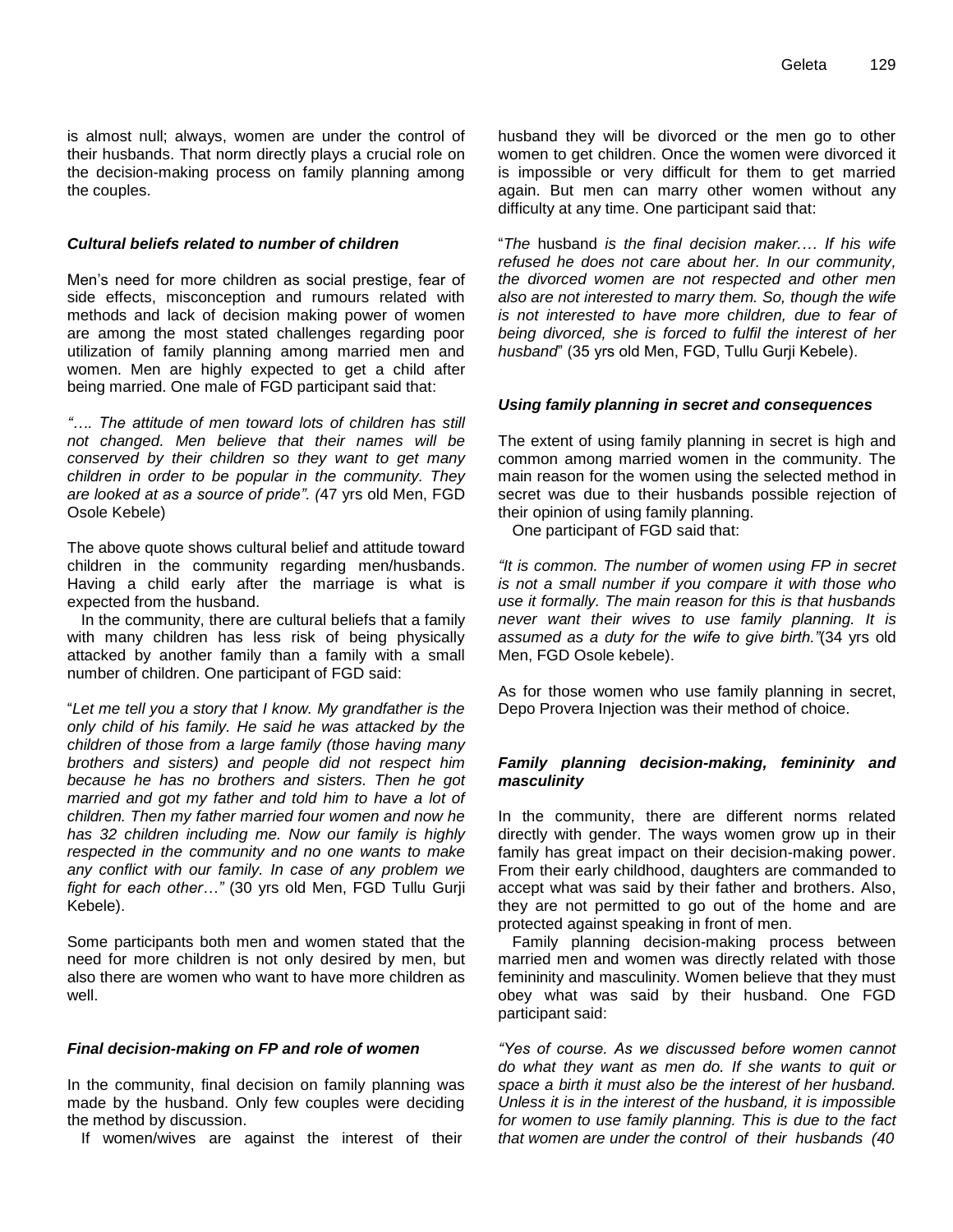

**Figure 1.** Theoretical frameworks of Femininity and masculinity and family planning decision among married Men and women.

# *yrs old Men, Chanco Kebele).*

From the study, it was found that beyond the complexity of femininity and masculinity in the community they put men/husbands and women/wives in opposite direction. This means that there are attitudes and beliefs about both genders in the community that will always pitch them as opposite to each other. What was permitted for men is forbidden for women and the vice-versa. It is obvious that the femininity and masculinity in the community were very complicated and influenced by different factors. So, this was used to make the conceptualization shown in Figure 1 less complicated and easy to understand.

The conceptualization was made from two views; first, femininity and masculinity on the side of men/husbands' identity (masculinity); and second were on side of women/wives' (femininity) identity in the community. Figure 2 depicts the suggested conceptualization.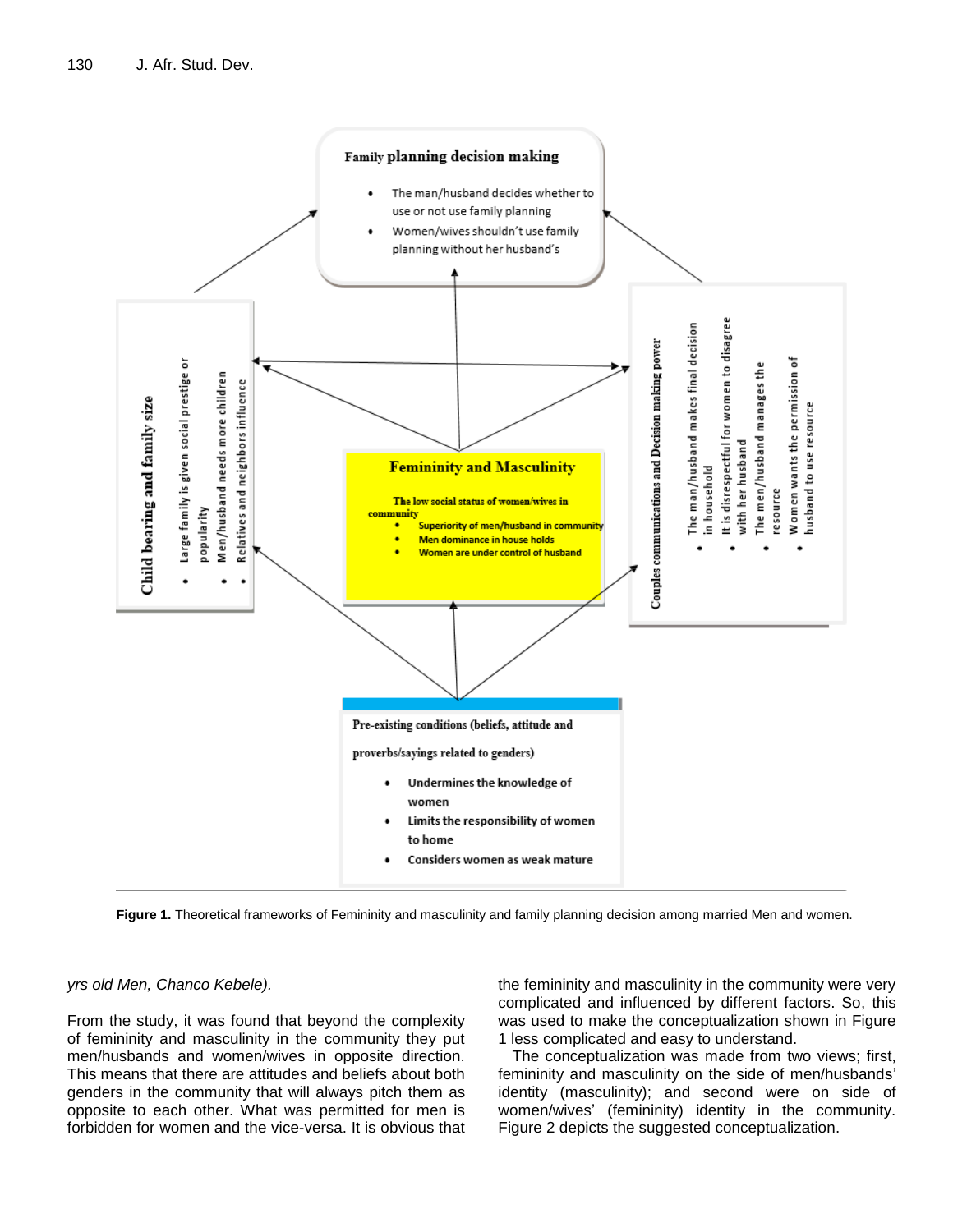

**Figure 2.** Conceptualization of femininity and masculinity effects on family planning decision making among married men and women.

# **DISCUSSION**

The aim of this study was to explore femininity and masculinity influence on family planning decision-making among married men and women in rural kebeles of Ethiopia. With this broad question, the purpose was to identify what men's identity (masculinity) means for men and women's identity (femininity) means for women, what are the pre-existing conditions for the existence of those femininity and masculinity, how femininity and masculinity influence the couple's communications and decisionmaking power, and that childbearing and family size was the main purpose for this study.

As early as the birth date, and at family level, the ways

of expressing happiness when parents got a son and a daughter were very different. At that time (time of birth), the main issue was the sex of new born baby. Such thoughts in the community play crucial role for the development of femininity and masculinity (masculinity and femininity) identity.

Related with cultural beliefs, men are expected to have large families which were considered social prestige or popularity in the community. That is why sons are more preferred by the community than daughters.

The findings indicate that different femininity and masculinity influence FP use in various ways. Some studies emphasize the importance of influence from men/husbands and that in order to get a man's/husband's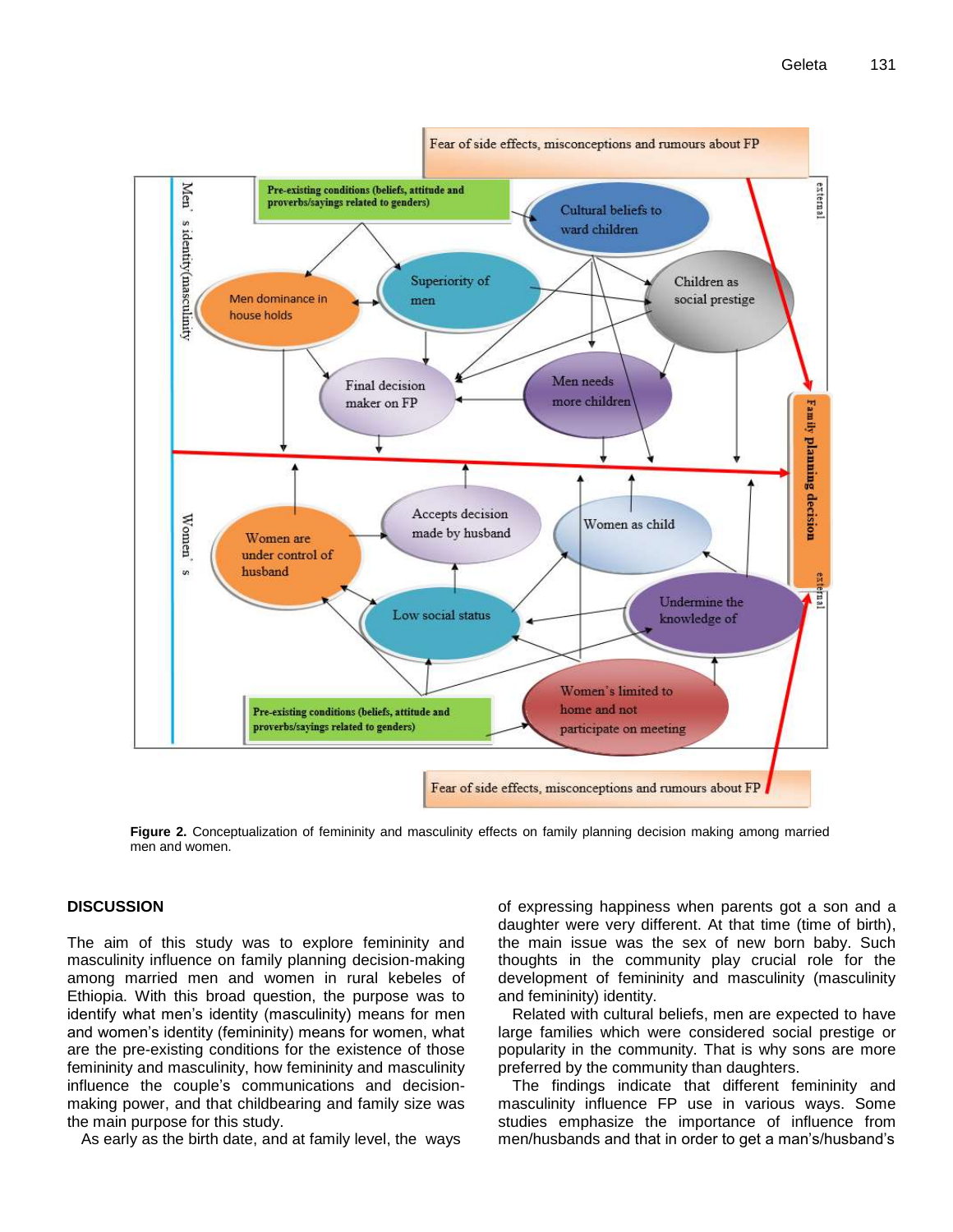acceptance of FP use there is a need of better communication between partners (Berhane et al., 2010).

However, this study revealed that when a couple could not reach an agreement in relation to FP use, the husband's decision tended to be prioritized because of a gender-based power imbalance/men's decision-making power. A case study regarding femininity and masculinity as well as decision-making in Tanzania reports a similar situation in which almost all men and women discussed family planning, but a gender inequality was still present in the execution of decisions with family planning; the final decision maker being the male (Schuler et al., 2011).

Moreover, men are in many cases found to be more pronatalist than women, which is considered an obstacle to contraceptive use (Moser, 2001). In such cases, the power imbalance between genders will to a large extent prevent women from using contraceptives. However, a power imbalance between genders can also cause other trends. A study from Tanzania, reported that men forced their wives to use contraceptives (Oyediran et al., 2006). This may occur when the idea of family planning is becoming increasingly accepted.

These two different approaches are apparently contradictive; however, they are both a product of a common gender-imbalanced relationship as well as a tendency of a change of views on the acceptance of contraceptives. This finding also showed that there is an example of husband that made his wife use FP, even if the wife does not want to use it, but where the genderimbalanced/decision-making power of men relationship made it difficult for this wife to refuse.

This study also found that femininity and masculinity influence opportunity of women to get information on family planning. This took place through different beliefs in the community about the role of women, for instance, women should stay at home and work, consequently hindering women from attending the meetings conducted by Kebele women federations and Health Extension workers/ HEWs. There were also examples of social sanctions such as people talking negatively about the women who attended the meetings.

Greene and Biddlecom (1997) found that significant proportions of study participants in Nigeria reported couple communication on Reproductive Health (RH) issues and concluded that this was a sign of an emerging egalitarian society where equity and respect are becoming norms. But the finding of this study found that couple communication on RH issue and family planning was not common among married men and women.

Even though husband and wife communicate on different issues of their life, no emphasis was given for RH issue and family planning. In many countries, traditional male and female gender roles deter couples from discussing sexual matters which ultimately contribute to poor reproductive health among both men and women (Hull, 2000). This study also found that in the community, the fact that women communicate on

Reproductive Health (RH) issue with men was considered as shame.

The study clearly shows that fears of side effects related to the use of FP methods prevented people from using them. The interviews revealed many misconceptions and rumours related to side effects of FP methods, regardless of whether people had ever used FP methods or not. Many women did not intend to use the FP methods due to the aforementioned factors. On the other hand, the husbands also prevented their wives from using the methods due to those factors like fear of side effects on women, misconceptions and rumours about the methods.

From the study it was seen that femininity and masculinity (masculinity and femininity) identity have an influence on family planning decision-making among married men and women. Due to men's dominance in households, they have the power for final decisionmaking on family planning matters. Due to the fact that men need more children due to cultural beliefs that children are considered social prestige, it is very difficult for women to use family planning when they intended to use it. It is only possible for married women/wives to use family planning when they got consent of their husbands.

In many developing African countries, men are often the primary decision-makers about sexual activity, reproductive, fertility, and contraceptive use (Hollerbach, 2001), which was similar with the finding of this study.

The finding of the study shows that beyond its advantage, secret use of family planning by the women/ wives has serious consequence on the life of households, especially on women. The consequence starts with a warning and ends up with divorce. Also, different physical injury may happen to women while they are torched by their husbands.

# **CONCLUSION AND RECOMMENDATIONS**

Most cultural beliefs, attitude toward gender, proverbs/ sayings related with gender are identified as pre-existing conditions for the existence of those femininity and masculinity. From this study, religion was found to have no role in the existence of femininity and masculinity in the community.

The study shows that different femininity and masculinity beliefs in the community were the main obstacles for family planning. These femininities and masculinities in communities directly or indirectly complemented each other, they become barriers of FP utilizations. Decision-making power of men/husbands on family planning is manifested in many ways including needing men'sconsent by women/wives, seeing children as social prestige due to cultural beliefs, low status of women in community, undermining knowledge of women, limiting responsibility of women/wives to home, and dominance of men/husbands on households.